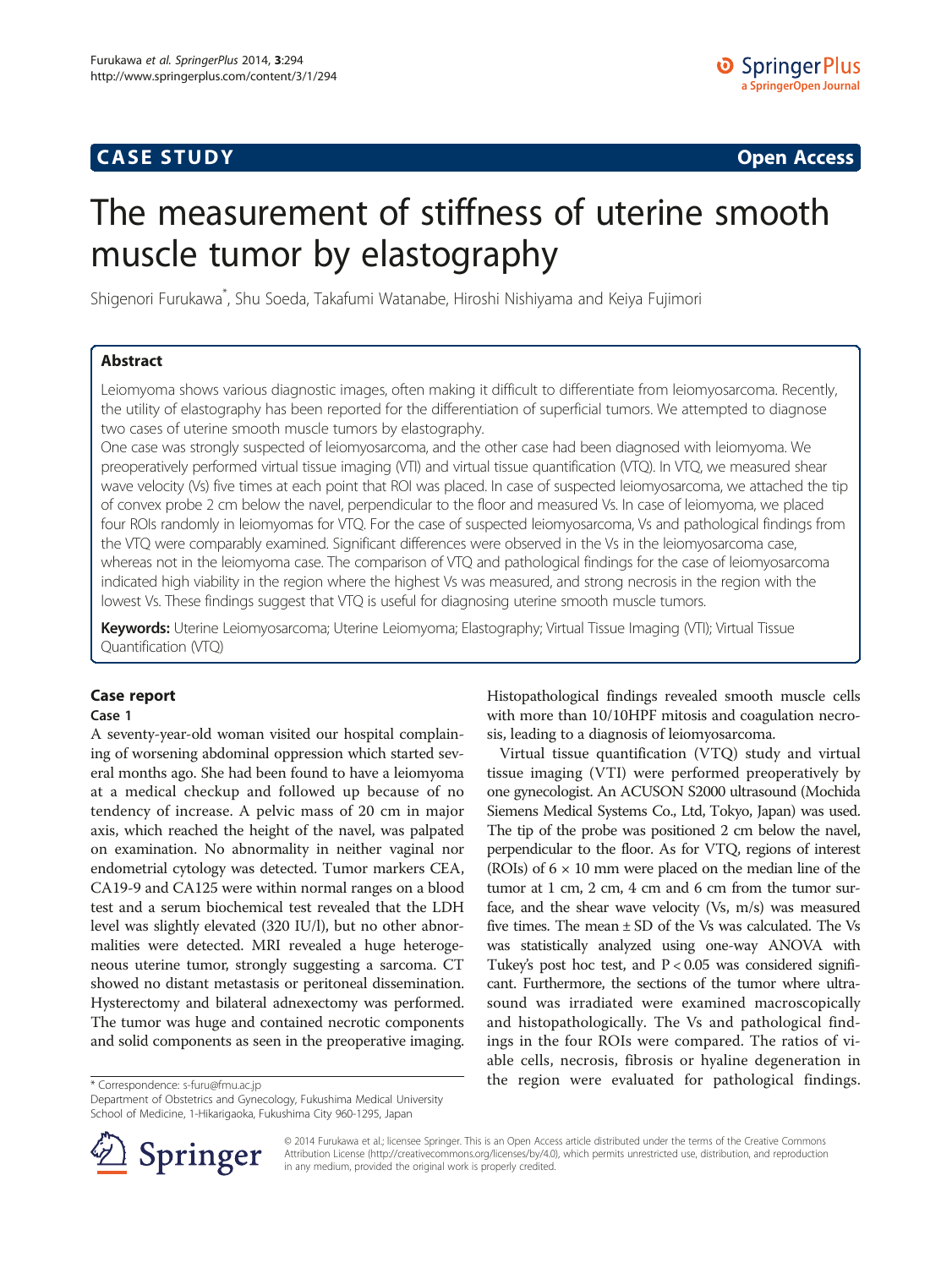<span id="page-1-0"></span>

Statistical analysis was performed using SPSS software for Windows (SPSS Japan Inc., Tokyo).

In VTI, irregular distribution was observed, suggesting a heterogeneous inner structure (Figure 1a). In the VTQ study, a multiple comparison test demonstrated that the Vs measured in the four ROIs were significantly different (4.14  $\pm$  0.22, 3.71  $\pm$  0.86, 1.55  $\pm$  0.26, 2.19  $\pm$  0.04), which also suggested a heterogeneous inner structure (Figure 2). Macroscopic findings of the sections where the aforesaid studies were performed are shown in Figure [3](#page-2-0). The first 2 cm from the tumor surface was white, elastic, soft, and regarded as highly viable. The layer of 2 to 5 cm from the surface was yellowish-white, fragile, and had necrosis. In the tissue

deeper than 5 cm, viable and necrotic components were mixed. Macroscopic and histological findings at the four measurement points are shown in Figure [4](#page-2-0). The layer of 1 or 2 cm from the tumor surface showed severe dyskaryosis and mitosis. At 4 cm, necrosis was mainly observed.

At 6 cm, viable tissues, fibrosis and necrosis were mixed. Comparison between VTQ and pathological findings are shown in Table [1](#page-3-0). The highest Vs value was obtained at 1 cm from the surface, where viable tissues accounted for 90% of all tissues. The lowest Vs value was measured at 4 cm from the surface, where coagulation necrosis accounted for 90%, showing a correlation with the histopathological findings.

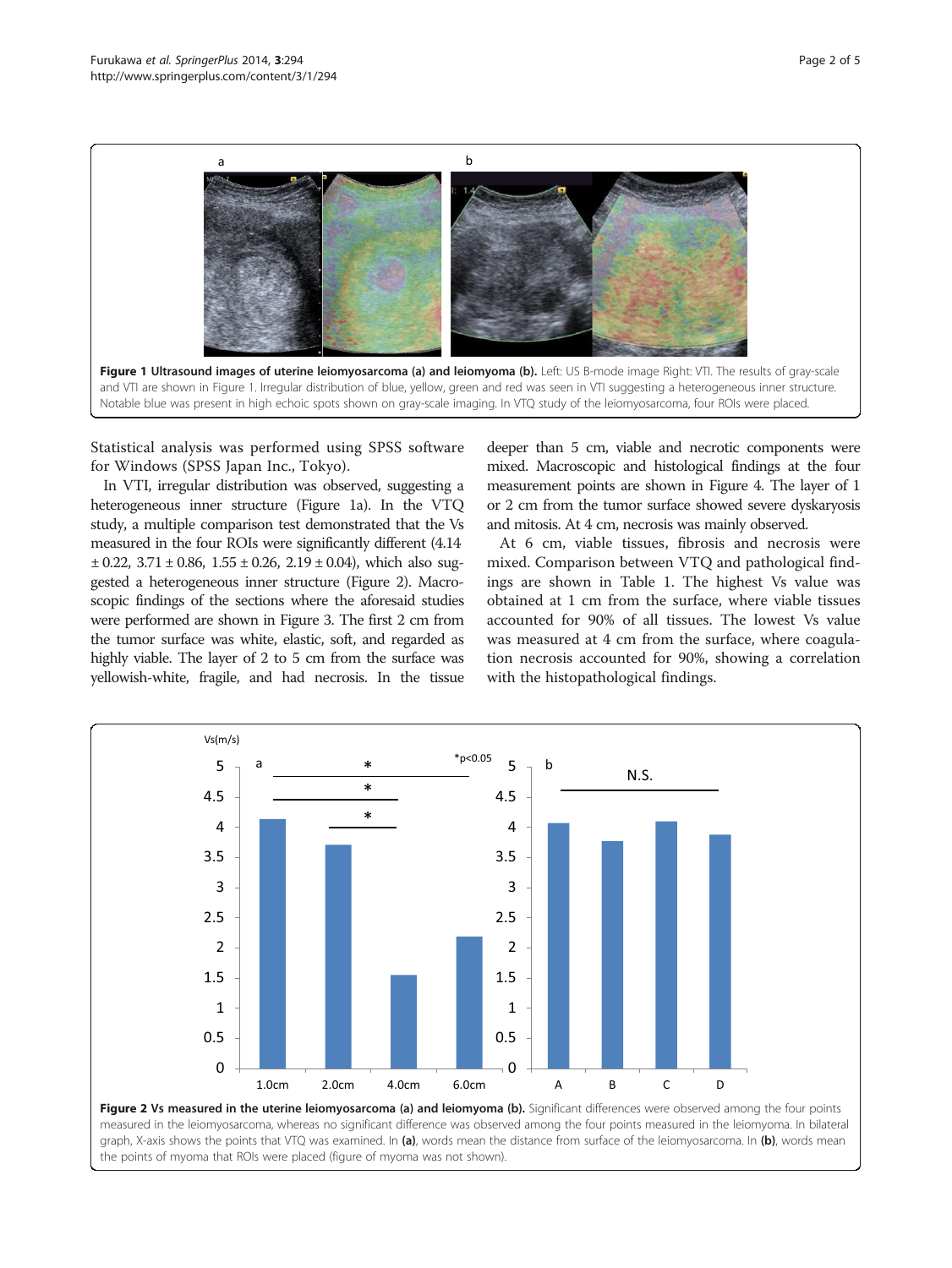<span id="page-2-0"></span>

## Case 2

A fifty-year-old woman visited a local doctor complaining of menorrhagia and was diagnosed with uterine leiomyoma. She was referred to our hospital for medical treatment. Gray-scale imaging revealed multiple low echoic myoma nuclei and clear margins. On MRI, the uterus, approximately 15 cm in size, had multiple low intensity masses with clear margins, and leiomyoma was diagnosed preoperatively. No abnormality was detected in vaginal and endometrial cytology, and tumor markers were within normal ranges. Hysterectomy was performed. Postoperative histopathological examination showed no mitosis or necrosis in the proliferating smooth muscle cells, and a diagnosis of leiomyoma was made. VTI and VTQ were preoperatively performed. As the number of leiomyomas was high and they were homogeneous, four ROIs were placed randomly in leiomyomas for VTQ.

Measurement, calculation and comparison of the measurement results were performed as with Case1.

The findings on VTI in Case2 are shown in Figure [1](#page-1-0)b. Gray-scale imaging revealed multiple myomas,and red on the color scale indicated their stiffness. Homogeneous inner structure was suggested as no significant differences were observed in the four ROIs  $(4.07 \pm 0.36, 3.77 \pm 0.66,$ 4.10 ± 0.40, 3.88 ± 0.73) in the VTQ study (Figure [2](#page-1-0)).

## **Discussion**

Uterine leiomyosarcoma is a rare malignant tumor which occurs in 0.64/100,000 women (Harlow et al. [1986](#page-4-0)), presents as a mass with unclear margins, causing macroscopic hemorrhage and necrosis (Wilkinson & Rollason [2001](#page-4-0)). It easily metastasizes hematogenously (Wilkinson & Rollason [2001](#page-4-0)) and is highly malignant. Differentiating leiomyosarcoma from leiomyoma on diagnostic imaging

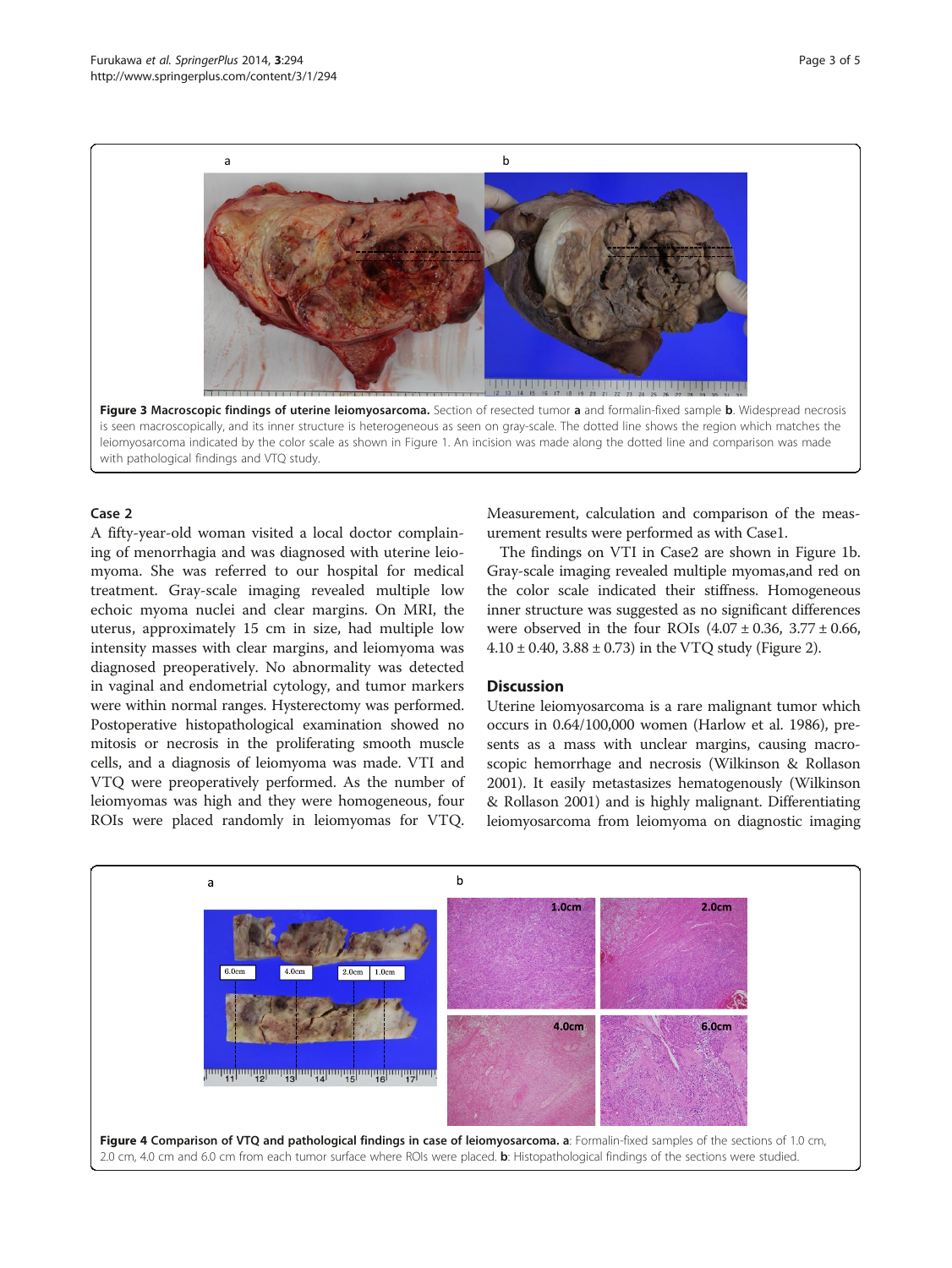<span id="page-3-0"></span>Table 1 Vs values at the four points, and the ratios of viability, necrosis, and fibrosis in the tissues

|                 | $1.0 \text{ cm}$ | $2.0 \text{ cm}$ | 4.0 cm        | $6.0 \text{ cm}$ |
|-----------------|------------------|------------------|---------------|------------------|
| Vs(m/s)         | $4.14 + 0.22$    | $3.71 + 0.66$    | $1.55 + 0.26$ | $2.19 + 0.04$    |
| Viability       | 90%              | 50%              | $0\%$         | 20%              |
| <b>Necrosis</b> | $0\%$            | 5%               | 90%           | 10%              |
| <b>Fibrosis</b> | 10%              | 45%              | 10%           | 70%              |

The highest Vs value was measured in the section of 1.0 cm depth where viable tissues accounted for 90%. The lowest was in the section of 4.0 cm depth where necrosis accounted for 90%.

such as MRI is difficult (Murase et al. [1999\)](#page-4-0), and its diagnosis is often made by histopathology of operated specimen. Hata et al. examined the color Doppler findings of five uterine sarcoma and 41 leiomyoma cases and reported that the usefulness of color Doppler for the differentiation of uterine sarcoma as the peak systolic velocity in intratumoral vessels is significantly high in uterine sarcoma (Hata et al. [1997](#page-4-0)). Exacoustous et al. retrospectively studied the ultrasound findings of eight uterine leiomyosarcoma and 21 leiomyoma cases, and reported that uterus volume, the diameter of the mass, and the presence or absence of cystic degeneration etc. are useful for differentiation using gray scale (Exacoustous et al. 2007). However, a definitive ultrasonographic diagnosis has not been established.

Recently, elastography has been developed as a noninvasive diagnostic tool. In superficial tumors, some studies demonstrated the usefulness of elastography for the differentiation of benignity and malignancy. Aly et al. and Gheonea et al. retrospectively studied the elastographic findings of 100 (Aly et al. 2010) and 85 (Gheonea et al. 2011) mammary tumor cases, respectively, and reported the usefulness of elastography for the differentiation of benignity and malignancy in mammary tumors. In thyroid examination, many studies have demonstrated that elastography has a sensitivity and specificity of 90% and is useful for detecting malignant tumors (Sebag et al. [2010;](#page-4-0) Rubaltelli et al. [2009;](#page-4-0) Asteria et al. 2008). However, there have been no reports on the use of elastography for the diagnosis of gynecologic tumors.

In our study, we performed VTI and VTQ for two patients with uterine smooth muscle tumors. VTI and VTQ showed a heterogeneous structure with viable tissue and necrotic tissue in the leiomyosarcoma, and the leiomyoma was shown as hard on the whole. The Vs at four points in the leiomyosarcoma was significantly different, whereas no significant differences were observed in the leiomyoma. The highest Vs was measured in the highly viable region of the leiomyosarcoma, and the lowest was in the severely necrotic region. Furthermore, the results obtained from VTQ agreed with macroscopic findings and palpable hardness. From the above, our VTQ findings were consistent with macroscopic and histopathological findings in the leiomyosarcoma.

VTQ is a technique to measure tissue stiffness using elastic shear waves (Nightingale et al. [2003\)](#page-4-0). There are many reports stating that VTQ demonstrates stiffness of malignant tumors or inflammation (Goertz et al. 2010; Mateen et al. [2012](#page-4-0); Bojunga et al. 2012; Bai et al. 2012). Our VTQ study revealed that leiomyosarcoma is soft and heterogeneous while leiomyoma is hard, being consistent with macroscopic and histopathological findings. Especially, the Vs was low in coagulation necrosis, which is the most pathognomonic feature of uterine leiomyosarcoma (Wilkinson & Rollason [2001](#page-4-0)). There have been no reports of elastography performed for differential diagnosis of gynecologic tumors such as uterine smooth muscle tumors. We performed VTQ in one leiomyosarcoma case and one leiomyoma case and obtained significant differences. In addition, we found correlations between Vs and histopathological findings in leiomyosarcoma. Although the differentiation of leiomyoma and leiomyosarcoma may be difficult only by VTI and VTQ, these findings have possibility to suggest that VTQ can be useful for the differentiation of uterine smooth muscle tumor.

#### Human rights statements and informed consent

All procedures followed were in accordance with the ethical standards of the responsible committee on human experimentation (institutional and national) and with the Helsinki Declaration of 1975, as revised in 2008. Informed consent was obtained from all patients for being included in the study.

#### Competing interest

The authors declare that there are no conflicts of interest.

#### Authors' contribution

SF, SS, TW, HN, and KF participated in the study design, data collection and analysis and drafted the manuscript. All authors read and approved the final manuscript.

Received: 19 May 2014 Accepted: 30 May 2014 Published: 11 June 2014

#### References

- Aly AM, Helal MH, Shabana AM (2010) Role of sonoelastography in the differentiation between benign and malignant breast lesions. J Egypt Natl Canc Inst 22:135–142
- Asteria C, Giovanardi A, Pizzocaro A, Cozzaglio L, Morabito A, Somalvico F, Zoppo A (2008) US-elastography in the differential diagnosis of benign and malignant thyroid nodule. Thyroid 18:523–531
- Bai M, Du L, Gu J, Li F, Jia X (2012) Virtual touch tissue quantification using acoustic radiation force impulse technology. J Ultrasound Med 31:289–294
- Bojunga J, Dauth N, Berner C, Meyer G, Holzer K, Voelkl L, Herrmann E, Schroeter H, Zeuzem S, Friedrich-Rust M (2012) Acoustic radiation force impulse
- imaging for differentiation of thyroid nodules. PLoS One 7(8):e42735 Exacoustous C, Romanini ME, Amadio A, Amoroso C, Szabolcs B, Zupi E, Arduini D (2007) Can gray-scale and color doppler sonography differentiate between uterine leiomyosarcoma and leiomyoma? J Clin Ultrasound 35:449–457
- Gheonea IA, Stoica Z, Bondari S (2011) Differential diagnosis of breast lesions using ultrasound elastography. Womens Radiol 21:301–305
- Goertz R, Zopf Y, Jugl V, Heide R, Janson C, Strobel D, Bernatik T, Haendl T (2010) Measurement of liver elasticity with acoustic radiation force impulse (ARFI) technology:an alternative noninvasive method for staging liver fibrosis in viral hepatitis. Ultraschall Med 31:151–155